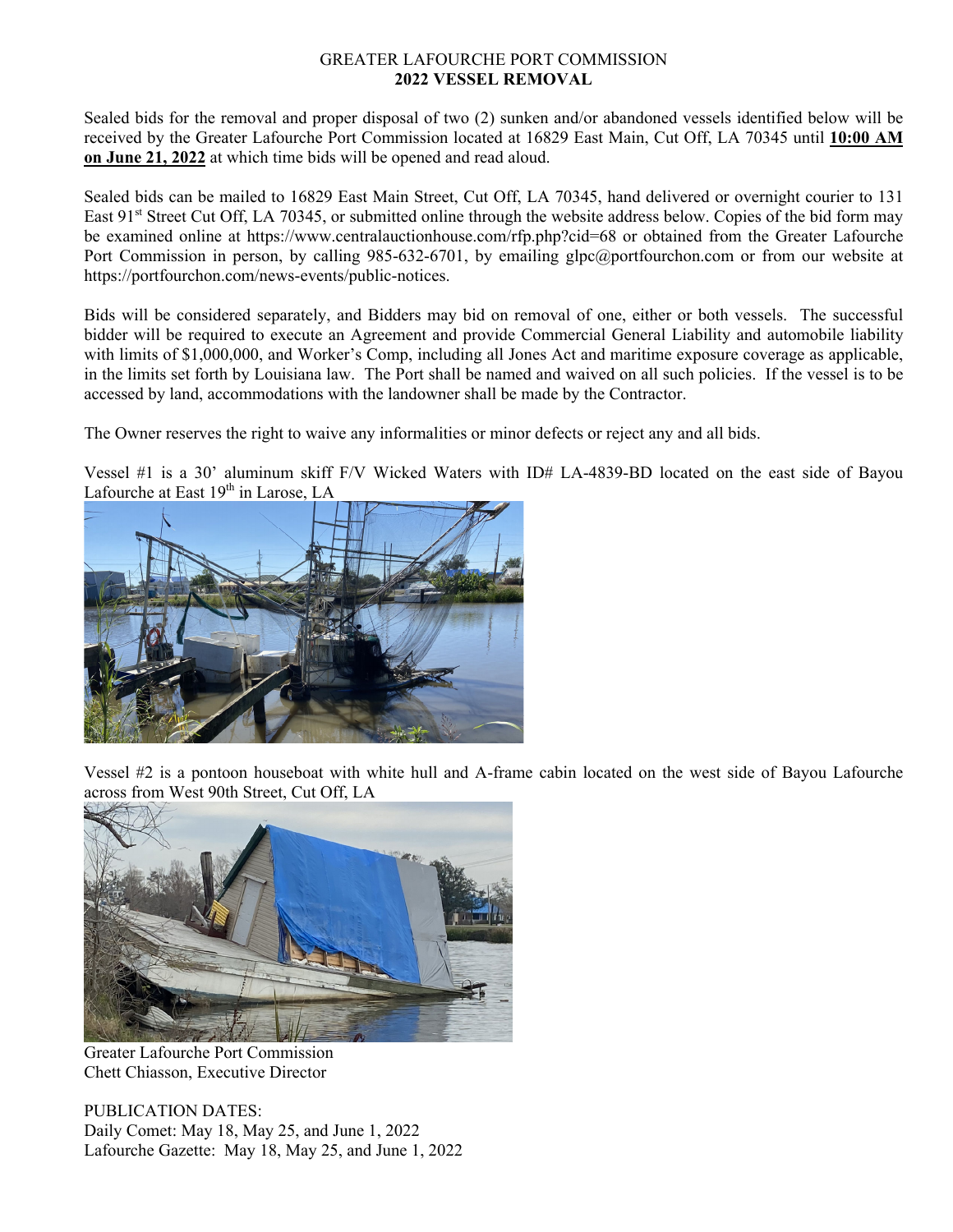# GREATER LAFOURCHE PORT COMMISSION BID FORM 2022 VESSEL REMOVAL

### Bid Opening **June 21, 2022 at 10:00AM**

Sealed bids are requested for the removal and proper disposal of the sunken and/or abandoned vessels identified below:

*The successful contractor shall carry Commercial General Liability and automobile liability with limits of \$1,000,000 and Worker's Comp, including all Jones Act and maritime exposure coverage as applicable, in the limits set forth by Louisiana law. The Port shall be named and waived on all such policies. If the vessel is to be accessed by land, accommodations with the landowner shall be made by the Contractor.*

**Vessel #1** - is a 30' aluminum skiff F/V Wicked Waters with ID# LA-4839-BD located on the east side of Bayou Lafourche at East 19th in Larose, LA.

Cost for Removal & Disposal:

 $\mathbb{S}$ 



| Address     |
|-------------|
|             |
|             |
| Phone       |
| Email       |
| Signature   |
| Print Name: |